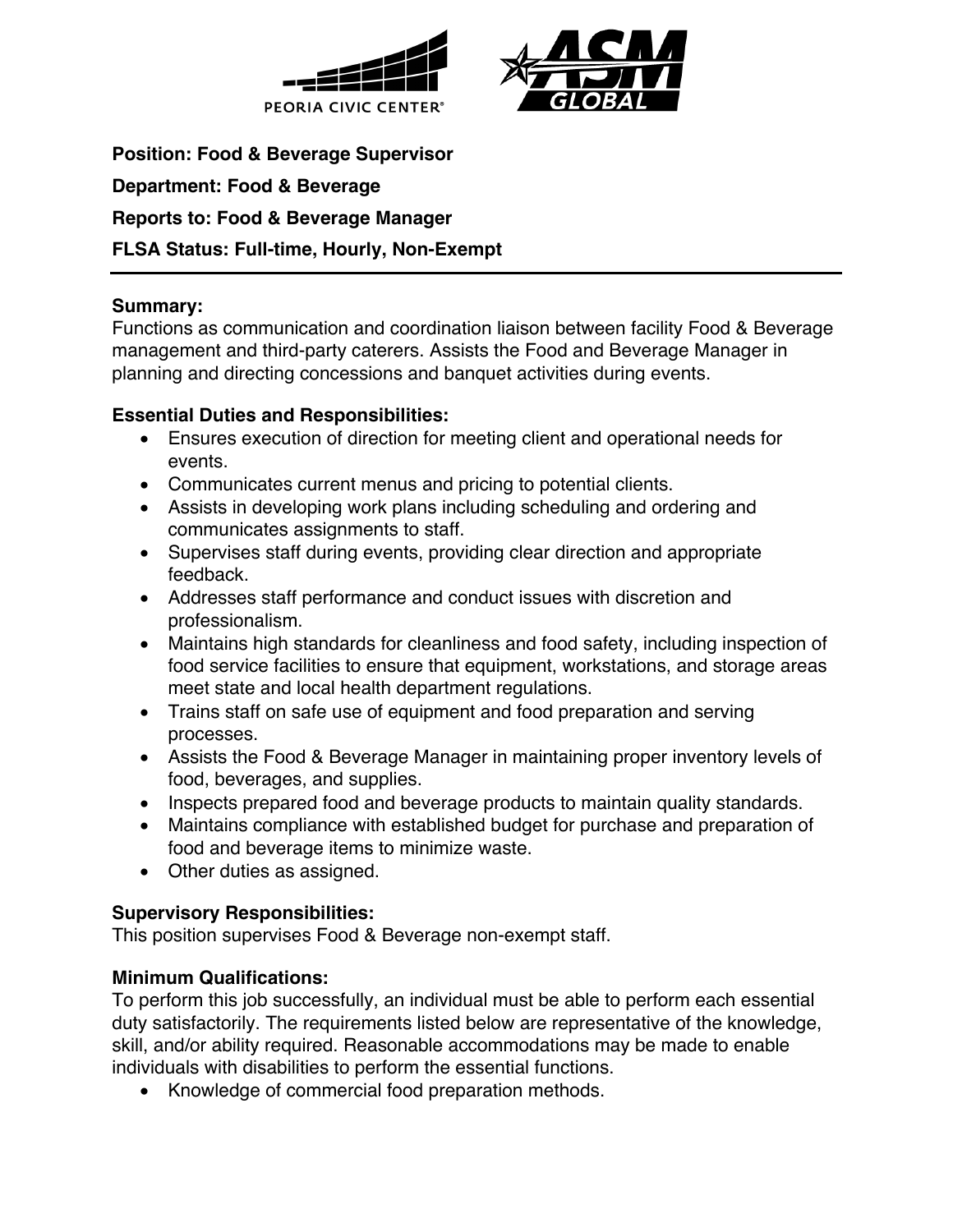- Illinois Food Manager Certification required; alcohol and allergy certification may be required.
- Ability to work with a variety of individuals in a fast-paced environment with a high degree of accuracy.
- Minimum of 18 years of age to apply.
- Must complete the ASM Global application for employment.

# **Education and / or Experience:**

- Previous food supervisory experience preferred.
- Associate's Degree in Culinary Arts or related field preferred.
- High school diploma or equivalent.

## **Skills and Abilities:**

- Ability to work a flexible schedule and long shifts according to the needs of event business, including nights, weekends, and holidays.
- Excellent organizational and planning skills required.
- Strong customer service orientation.
- Professional and discreet communication skills, written and verbal.
- Willingness to work with a variety of individuals and provide training, coaching, mentoring, and follow-up.
- Ability to lead by example in execution of food safety programs.

#### **Computer Skills:**

- Proficiency in use of electronic mail systems (Outlook).
- Familiarity with MS Office applications (Word, Excel, PowerPoint)
- Familiarity with food cost budgeting concepts and software applications preferred.

#### **Other Qualifications:**

• Must have reliable transportation.

# **Working Conditions and Physical Demands:**

The physical demands described here are representative of those that must be met by an employee to successfully perform the essential functions of this job. Reasonable accommodations may be made to enable individuals with disabilities to perform the essential functions.

- Work is performed in a fast-paced environment requiring multi-tasking and overlapping deadlines. Ability to work extended and/or irregular hours including nights, weekends and holidays as needed. Must have the ability to walk extended distances and climb stairs. Physical requirements include the ability to frequently lift up to 25 lbs., and occasionally up to 50 lbs.
- While performing the duties of this job, the employee is regularly required to move around the facility; to stand for long hours during events; talk and hear to communicate with guests and staff; vision sufficient to safely navigate pathways,